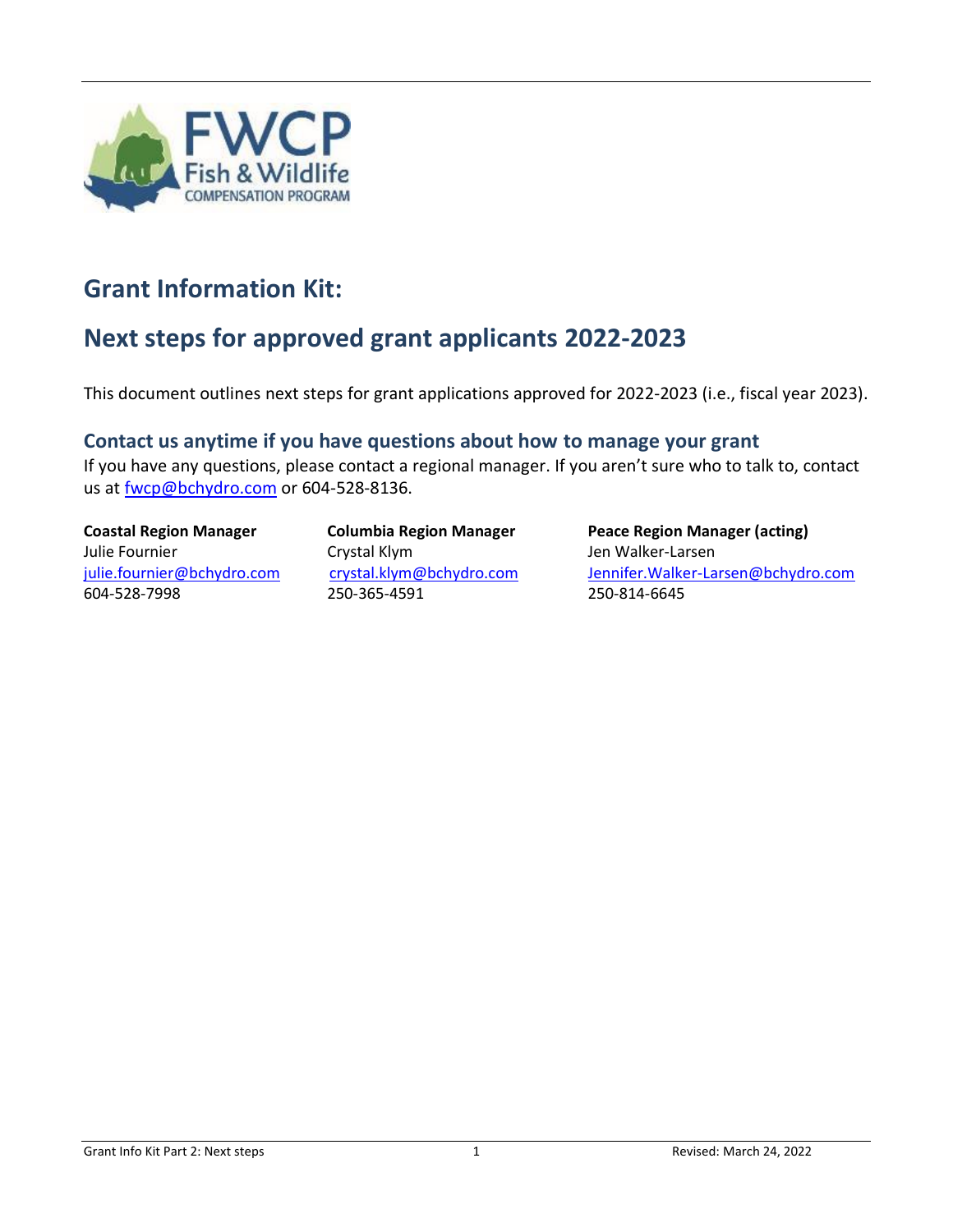#### Table of contents

| <b>Grant Information Kit:</b>                                        | 1 |
|----------------------------------------------------------------------|---|
| Next steps for approved grant applicants 2022-2023                   | 1 |
| Our grant intake and project cycle                                   | 3 |
| <b>Notification Letter</b>                                           | 4 |
| <b>Project Conditions</b>                                            | 4 |
| <b>Signing the Contribution Agreement</b>                            | 5 |
| <b>Receiving Payments</b>                                            | 6 |
| <b>Optional Progress Report &amp; Progress Statement of Accounts</b> | 7 |
| Final Report, Final Statement of Accounts, & Project Information     | 7 |
| <b>Optional Change Requests</b>                                      | 8 |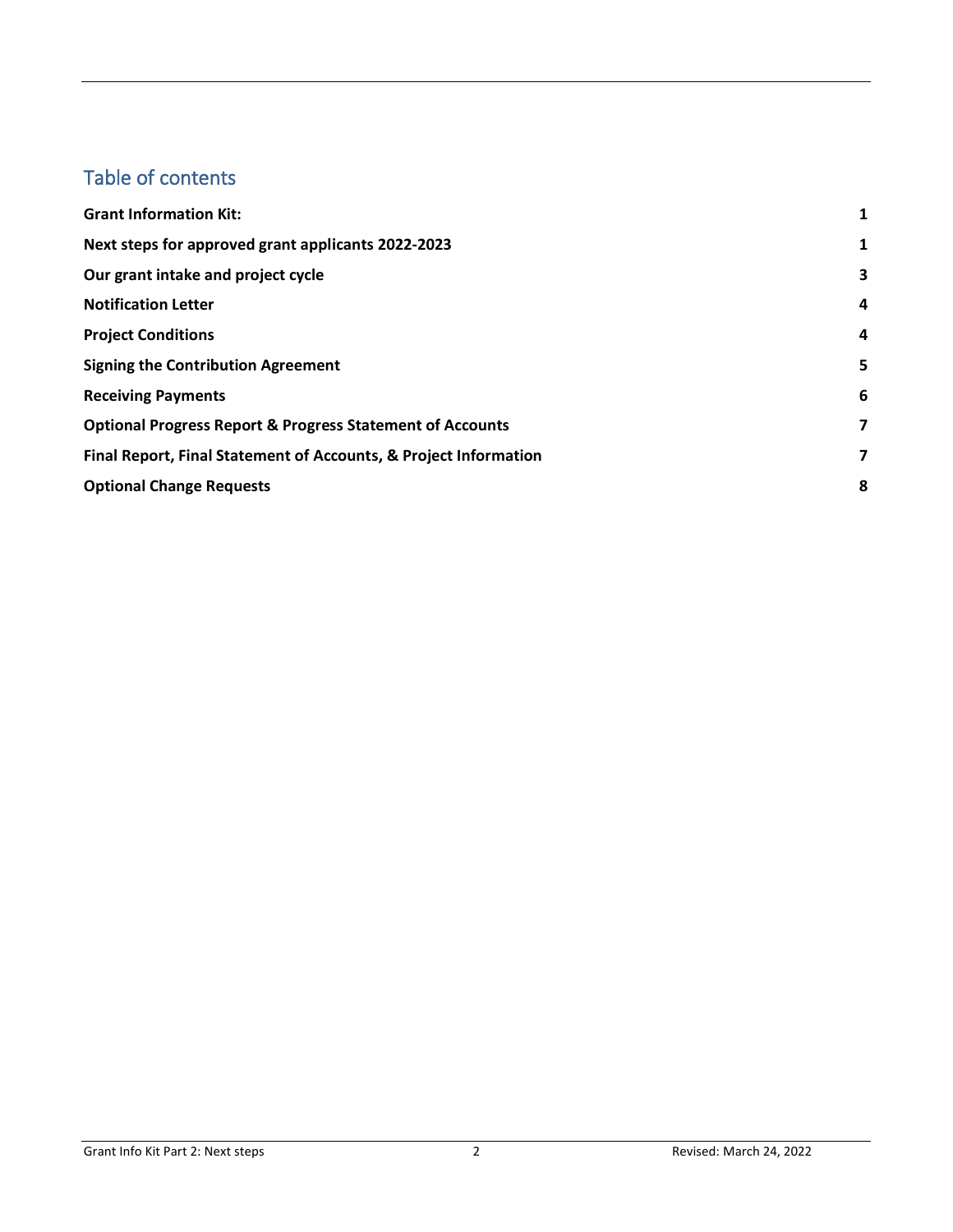## <span id="page-2-0"></span>**Our grant intake and project cycle**

Deadlines may change annually, but the key steps in our application process and project cycle do not.

| <b>Annual Grant Intake Opens</b><br>Grant application intake opens mid-August<br>Peace Region mandatory notice of intent due early September              |  |  |
|-----------------------------------------------------------------------------------------------------------------------------------------------------------|--|--|
| <b>Grant Applications Due</b><br>Grant application intake closes<br><b>End of October</b>                                                                 |  |  |
| Review and Evaluation of Grant Applications<br>Three-stage review/evaluation of all grant applications<br>November-January                                |  |  |
| <b>Boards Finalize Projects Approvals</b><br>Regional boards finalize grant and project funding decisions<br>January-February                             |  |  |
| <b>Notify Applicants</b><br>Grant applicants notified of boards' decisions<br><b>February</b>                                                             |  |  |
| <b>Conditions of Approval</b><br>Grant applicants fulfill all project conditions prior to finalizing a<br>contribution agreement<br><b>March</b>          |  |  |
| <b>Finalize Contribution Agreements</b><br>If all conditions are fulfilled, contribution agreement released for<br>signature<br>April 1 (at the earliest) |  |  |
| Payment #1<br>Execution of contribution agreement and payment #1                                                                                          |  |  |
| <b>Optional Payment #2</b><br>Optional submission of progress report and statement of accounts,<br>which triggers payment #2                              |  |  |
| <b>Draft Report</b><br>Mandatory final report (draft version) due<br>March 31                                                                             |  |  |
| <b>Final Report</b><br>Submission of final report (final version) and statement of accounts<br>final payment<br><b>After March 31</b>                     |  |  |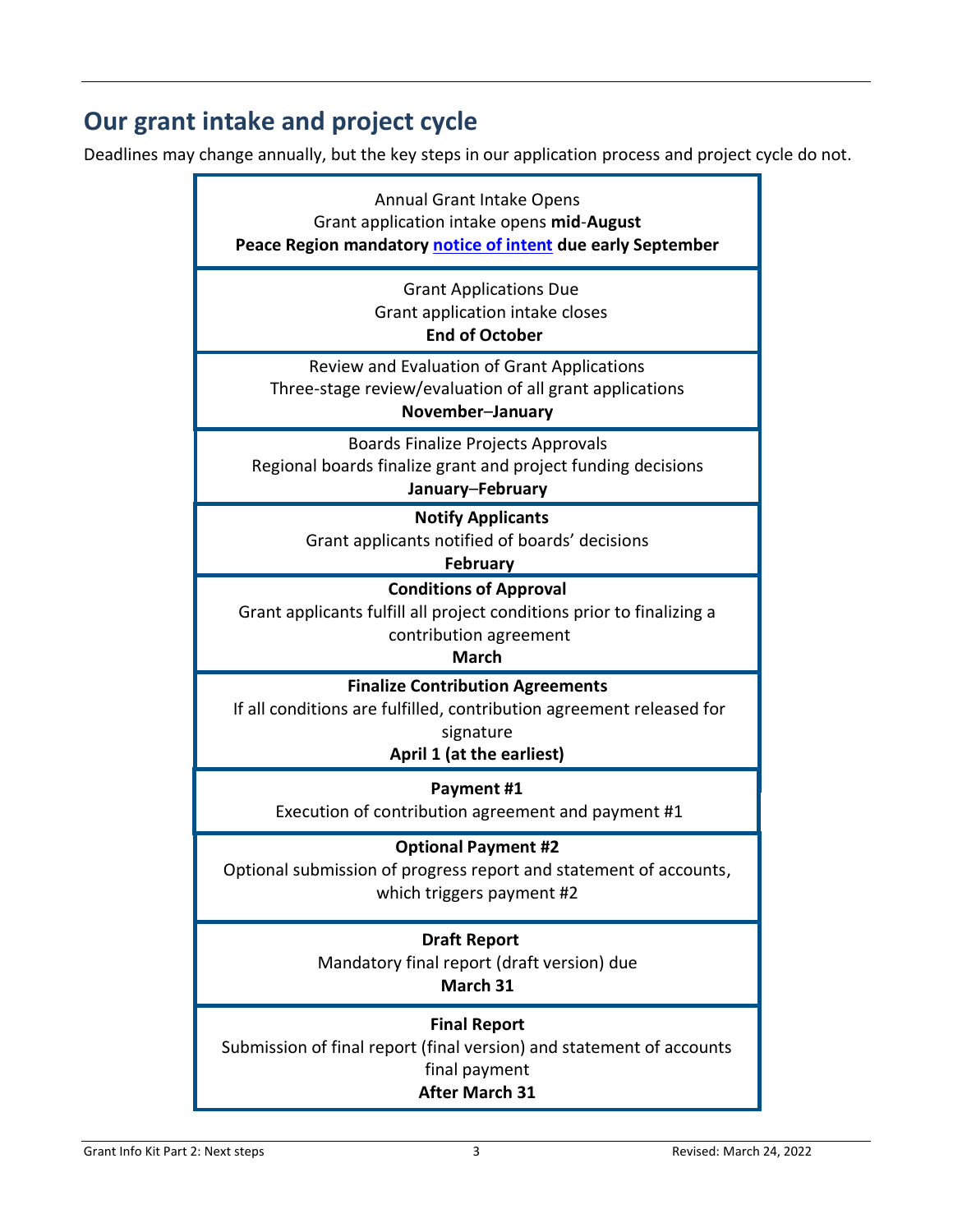## <span id="page-3-0"></span>**Notification Letter**

All grant applicants will receive a notification letter indicating if their proposed project has been approved with conditions, or not approved. Our Regional Boards are responsible for approving all projects and funding decisions.

If your proposed project is approved, the letter will list the conditions. These conditions must be met in the FWCP online grant management system before a Contribution Agreement can be finalized.

## <span id="page-3-1"></span>**Project Conditions**

All conditions must be met before September 30, 2022, or FWCP reserves the right to withdraw funding. Conditions will appear on the "Address Conditions" tab in the online FWCP grant management system and will vary by project and grant application. Typically, grant recipients can expect to meet the following three conditions:

- 1. WorkSafe BC clearance letter;
- 2. proof of commercial general liability; and
- 3. confirmation of project contact and signatory.

Other common conditions include, but are not limited to:

- 1. budget revisions;
- 2. safety and Environmental Management Plans for projects on, or in the immediate vicinity of, BC Hydro property;
- 3. final reports from the previous project year must be submitted for multi-year projects;
- 4. final reports from other projects from the same grant recipient must be submitted; and
- 5. confirmation that any volunteers performing project work will be covered under private insurance or will sign a volunteer release of liability form that releases BC Hydro of any liability associated with performing the project work. (The release of liability form will be a Schedule in the Contribution Agreement).

Once a project condition is submitted by the applicant and subsequently approved by FWCP staff, it will be removed from the "Address Conditions" tab in our online grant management system. When all conditions are addressed, the Contribution Agreement will be sent to the project signatory for signing.

Contribution Agreements commence April 1, 2022, or later. If conditions are met *before* April 1, the Contribution Agreement will not be sent out for signature until April 1. If conditions are met *after* April 1, the Contribution Agreement will be sent out immediately.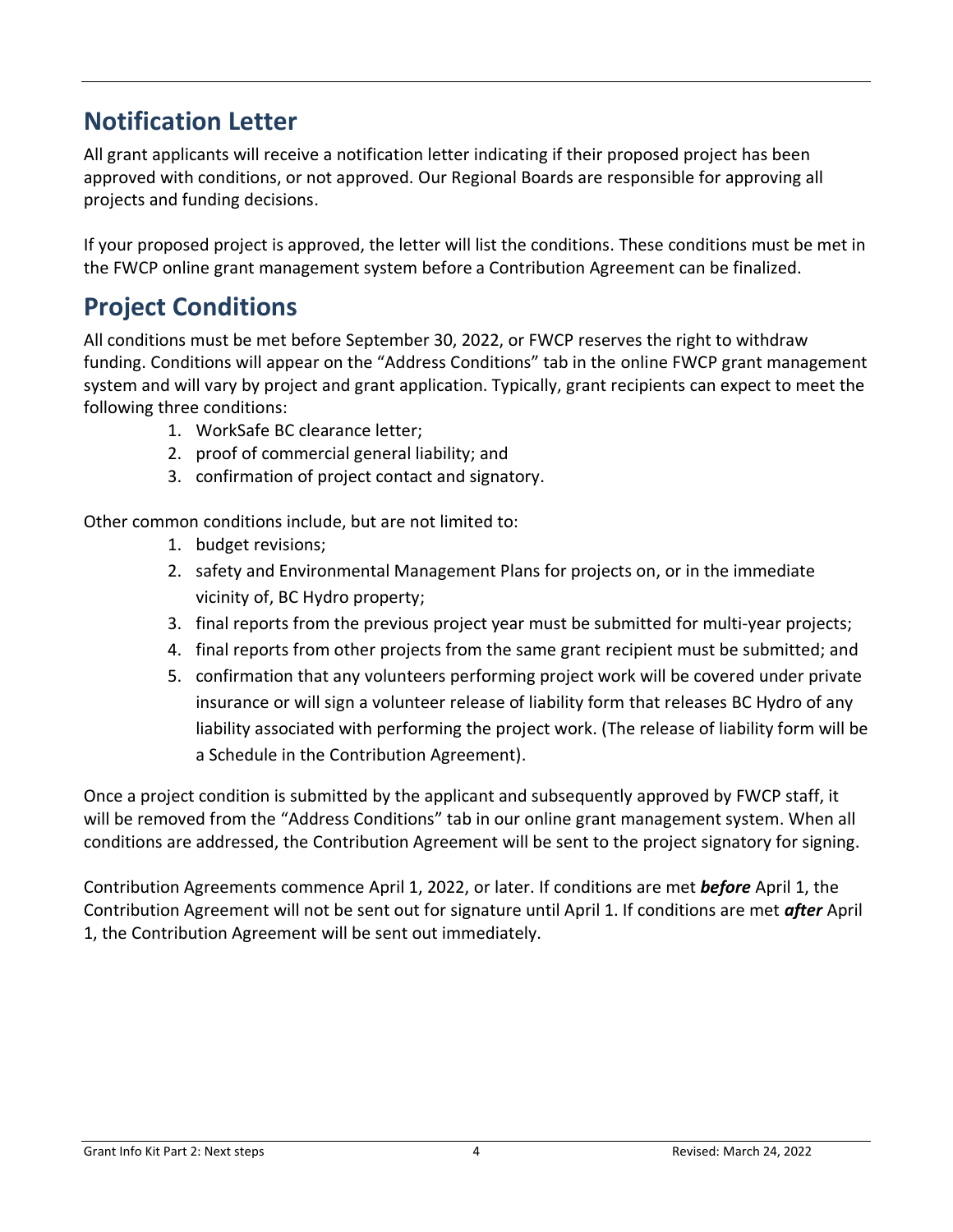Follow these three steps to start fulfilling all project conditions through our online grant management system (see Figure 1 below):

- 1. Log in to [https://fwcp.smartsimple.ca.](https://fwcp.smartsimple.ca/)
- 2. Go to the "Address Conditions" tab.
- 3. Open each condition and upload the required document(s),or add the appropriate text in the text box and then be sure to submit the condition.

| <b>Condition</b><br><b>Type</b> | <b>Condition Description</b>                                                                                                                                                                                                                                         | <b>Status</b> |      |
|---------------------------------|----------------------------------------------------------------------------------------------------------------------------------------------------------------------------------------------------------------------------------------------------------------------|---------------|------|
| Signing<br>Conditions           | Please upload a WorksafeBC Clearance Letter showing status and provide your WorksafeBC#. Goto<br>http://www.worksafebc.com and look for 'Clearance Letter' in the insurance section. Alternatively,<br>explain why a Clearance Letter is not needed.                 | Open          | Open |
| Signing<br>Conditions           | Please provide proof of a commercial general liability (CGL) policy, in the amount of \$2M for each and<br>every occurrence, by submitting a completed Certificate of Insurance listing BC Hydro as an<br>additional insured.                                        | Open          | Open |
| Signing<br><b>Conditions</b>    | Please confirm the designated project contact and signatory on the application are correctly<br>stipulated. Alternatively, provide the correct project contact and/or signatory indicating their name,<br>email address and role (project contact and/or signatory). | Open          | Open |

*Figure 1 Screenshot of common project conditions most grant recipients can expect to fulfil.* 

## <span id="page-4-0"></span>**Signing the Contribution Agreement**

When all project conditions are addressed and approved (on or after April 1), the signatory indicated in the application will receive an email asking for a digital signature on the Contribution Agreement.

This email will come from a third-party signatory service [\[mailto:secure@signority.com\]](mailto:secure@signority.com). Once the signatory signs the Contribution Agreement, the FWCP Program Manager will sign it and finalize the Contribution Agreement.

A copy of the fully executed Contribution Agreement will be emailed to the signatory and contact on the project. The first payment (40 percent of the approved funding) will be initiated. If you are receiving a Seed Grant, the first payment will be 75 percent of the approved funding.

#### **Ownership of Project Information**

On behalf of the FWCP, the Province of B.C. houses all FWCP project information (e.g., final reports, data, and products developed by grant recipients). This relationship with the Province enables the FWCP to share project information broadly as open data, published under an open data licence through the Province of B.C. information databases. There are exceptions whereby information collected can be deemed sensitive (e.g., listed species or other).

To facilitate this information management and distribution, the Contribution Agreement identifies that the grant recipient retains ownership of the data, but gives BC Hydro an irrevocable, perpetual, assignable, royalty-free license to exercise the rights to use, reproduce, modify, publish, and distribute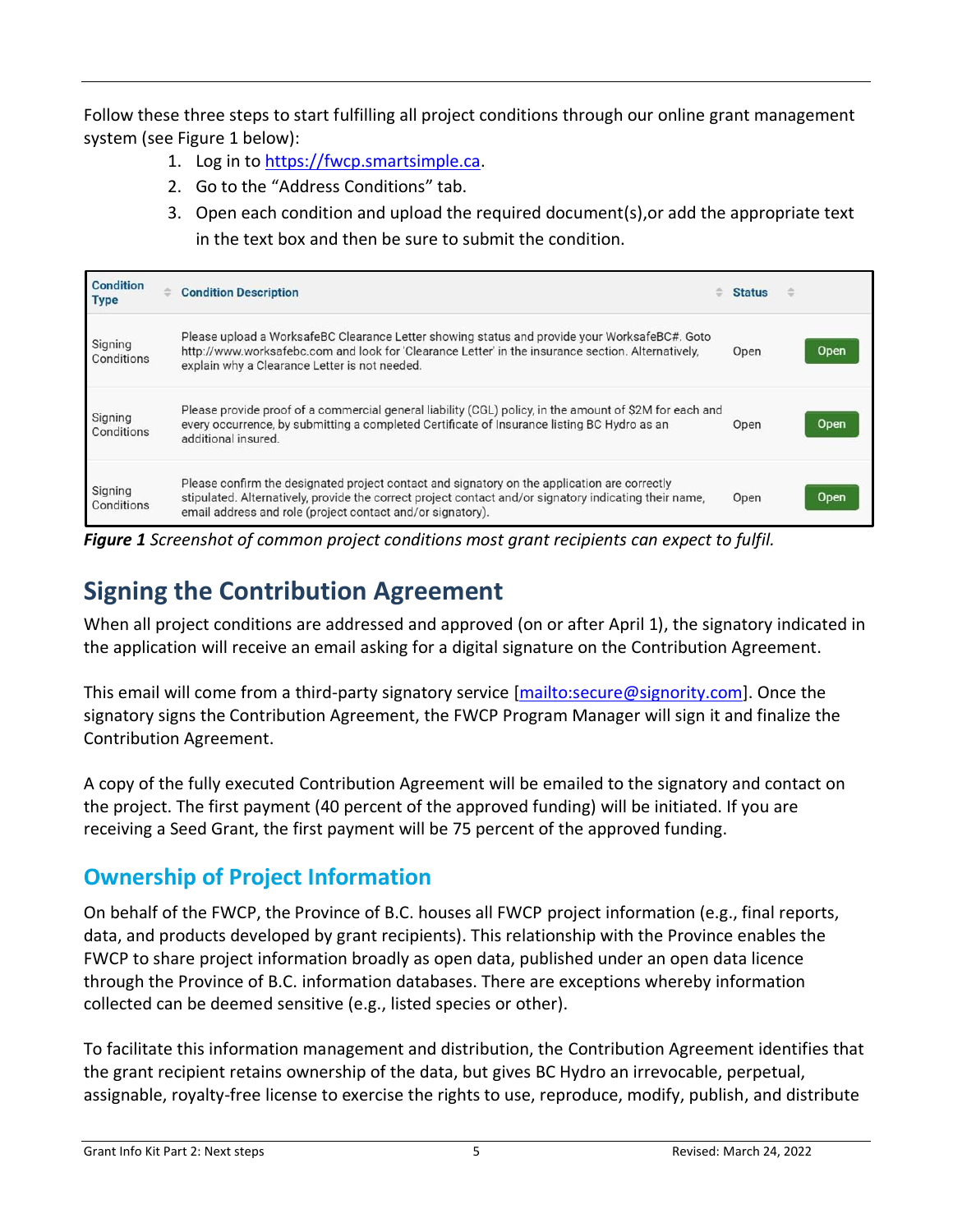all project information. It also provides BC Hydro with the right to sublicense all or a portion of these rights. The sublicensing of these rights will allow the Province of B.C. to manage and distribute all project information. Without that sublicense, the Province of B.C. would be limited in its ability to share the data under an open data licence.

The Contribution Agreement also identifies that the grant recipient covenants and agrees to waive any moral rights that they (or employees or agents of the grant recipient) have in the project information. The waiving of moral rights is necessary for the province to manage the project information as intended. More information about the importance of waiving moral rights can be found here: [https://www2.gov.bc.ca/gov/content/governments/services-for-government/bc-bid](https://www2.gov.bc.ca/gov/content/governments/services-for-government/bc-bid-resources/reference-resources/intellectual-property/waivers-of-moral-rights#moral_imp)[resources/reference-resources/intellectual-property/waivers-of-moral-rights#moral\\_imp.](https://www2.gov.bc.ca/gov/content/governments/services-for-government/bc-bid-resources/reference-resources/intellectual-property/waivers-of-moral-rights#moral_imp)

#### <span id="page-5-0"></span>**Receiving Payments**

Payments for FWCP-supported projects are made by BC Hydro<sup>1</sup>. Most organizations are now set up for direct deposit with BC Hydro. If your organization is not set up for direct deposit, a cheque will be mailed to the organization and address provided in the grant application (this will be the organization the Contribution Agreement is made with).

Please note payments are made to the organization that the Contribution Agreement is made with, and only in Canadian funds.

#### **First Payment**

You will receive the first payment within approximately two weeks of signing the Contribution Agreement.

## **Receiving the Final Payment**

The final payment will be made within about two weeks of an **approved** final report and final statement of accounts. The FWCP will pay the balance owing on the project. The maximum amount paid out on a project will be:

- 1. the approved/awarded amount as shown in the Contribution Agreement; *OR*
- 2. the total amount of expenditures claimed on the statement of accounts, whichever is less.

If your project is completed under budget, you will not receive any unspent funds. If the project is over budget, you will not receive additional funds without the submission and associated approval of a change request (see optional change requests below).

<sup>&</sup>lt;sup>1</sup> Each year, BC Hydro provides funding to the FWCP to fulfill its regulatory and voluntary commitments to conserve and enhance fish and wildlife in watersheds impacted by BC Hydro dams. Through our annual intake of grant applications, as well as other funding mechanisms, we provide funding to deliver fish and wildlife projects within our mandate in each of our three regions.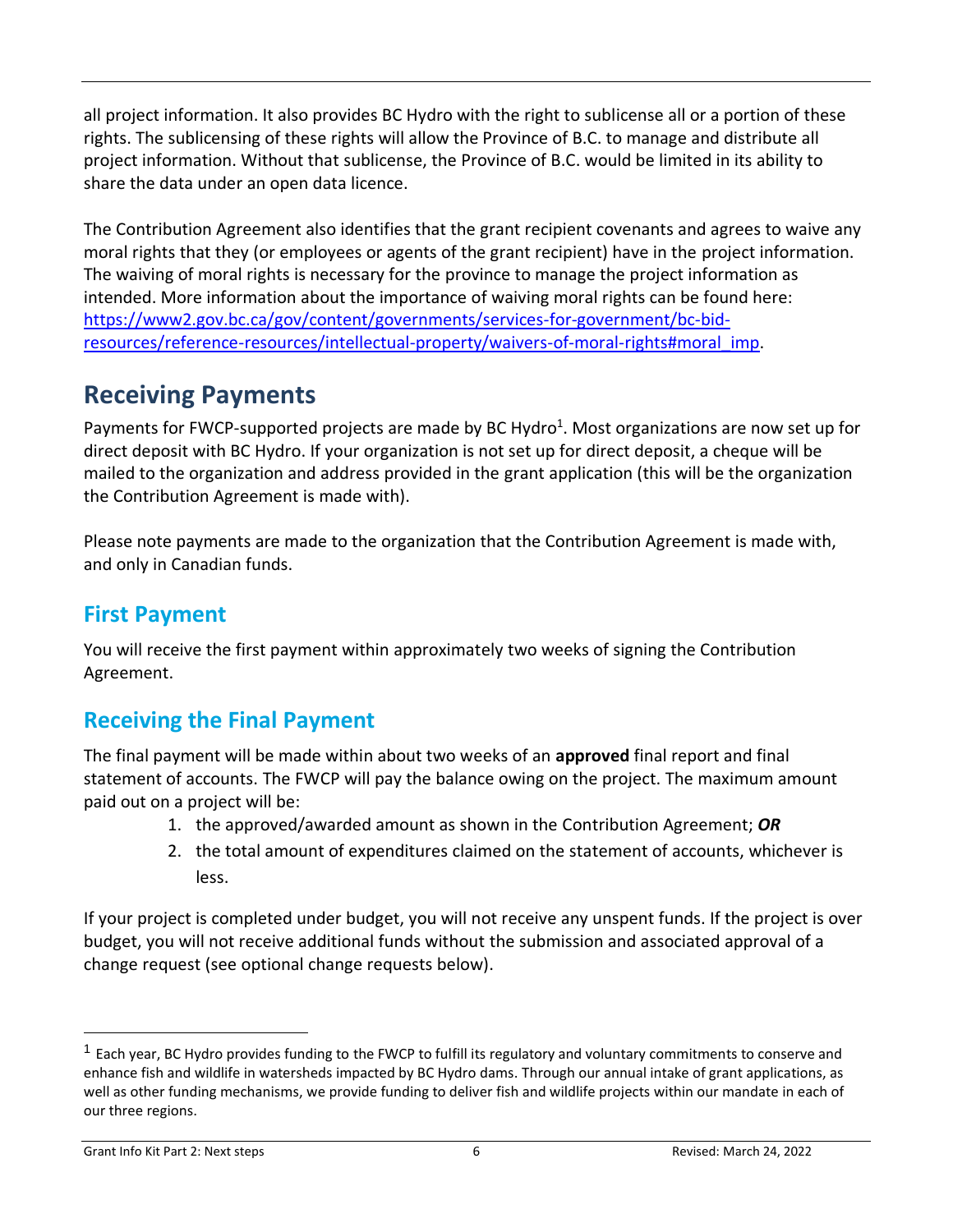## <span id="page-6-0"></span>**Optional Progress Report & Progress Statement of Accounts**

Progress reports and progress statement of accounts are optional for recipients of Large Grants (they do not apply to Seed Grant recipients). A progress report and a progress statement of accounts must be submitted in the online FWCP grant management system to receive the optional second payment of 40 percent. Please note that the progress statement of accounts must demonstrate that the first 40 percent payment was expended. FWCP staff will review the progress report and progress statement of accounts. They will be approved, or revisions will be requested. When FWCP staff approve both the progress report and the progress statement of accounts, the second payment of 40 percent will be initiated.

Follow our [user guides](http://fwcp.ca/user-guides-grant-recipients/) for submitting a progress report or progress statement of accounts:

#### <span id="page-6-1"></span>**Final Report, Final Statement of Accounts, & Project Information**

Submitting a final report, a final statement of accounts, and all related project information (e.g., raw data, maps, shapefiles) is mandatory for all grant recipients.

You are required to submit a draft final report in the online FWCP grant management system for review by the appropriate regional manager, who is likely to ask for revisions prior to finalizing the report. Draft final reports must be submitted by 5 p.m. (Pacific time) on the Final Report Due Date specified in the top left of your project in the FWCP's grant management system. A final statement of accounts must also be submitted in the online FWCP grant management system and will be reviewed by the FWCP Business Project Coordinator. The final statement of accounts can be submitted after the deadline.

The draft final report and final statement of accounts tasks will either be approved, or revisions will be requested. Once FWCP staff has approved both, the final payment will be initiated.

In addition to submitting the final report and the final statement of accounts to the FWCP, all the project information you have developed or collected in relation to the project must be submitted to the Province in an appropriate electronic format(s). This project information could include maps, spreadsheets, and databases, raw data sheets, images, and point surveys. The project information must be submitted to the Province using submission sites managed and maintained by the Province for this purpose. These sites are identified in your Contribution Agreement. Project information must be submitted along with your final report.

Follow our [user guides](http://fwcp.ca/user-guides-grant-recipients/) for submitting a final report, final statement of accounts, and project information.